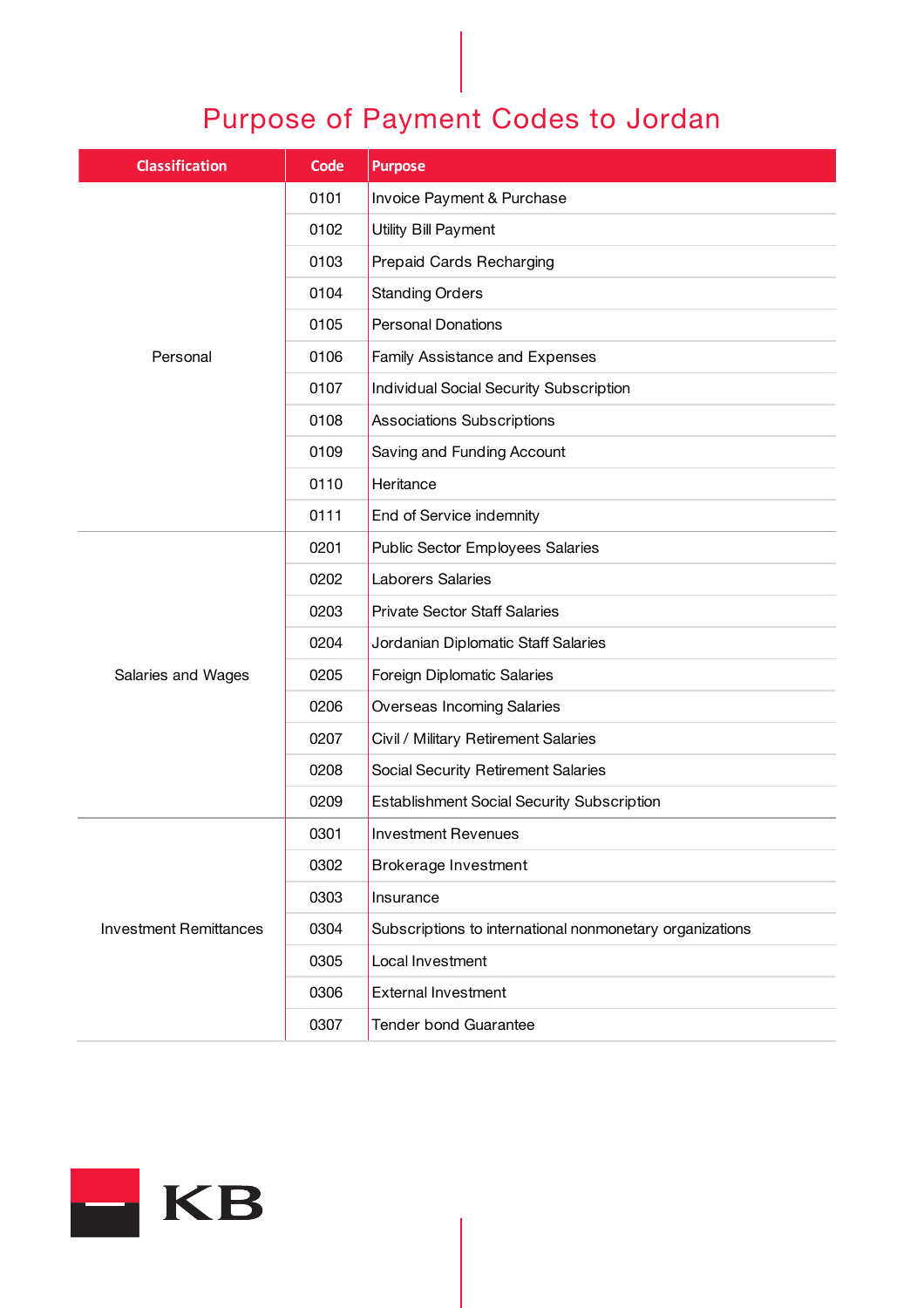## Purpose of Payment Codes to Jordan

| <b>Classification</b>         | <b>Code</b> | <b>Purpose</b>                                  |
|-------------------------------|-------------|-------------------------------------------------|
| Transportation<br>and Tourism | 0401        | Air Freight                                     |
|                               | 0402        | <b>Land Freight</b>                             |
|                               | 0403        | Sea Freight                                     |
|                               | 0404        | <b>Travel and Tourism</b>                       |
| Training and Delegation       | 0501        | Governmental Delegation Transfers               |
|                               | 0502        | Private Sector Delegation Transfers             |
|                               | 0503        | Governmental Education                          |
|                               | 0504        | <b>Private Sector Education</b>                 |
| Import and<br>Export          | 0601        | Public Sector Exportation                       |
|                               | 0602        | Private Sector Exportation                      |
|                               | 0603        | Public Sector Importation                       |
|                               | 0604        | Private Sector Importation                      |
| <b>External Aid</b>           | 0701        | Religious Communities Aid                       |
|                               | 0702        | International Communities Aid                   |
|                               | 0703        | Arab Communities Aid                            |
|                               | 0704        | <b>UN Aid</b>                                   |
|                               | 0705        | <b>Charity Communities Aid</b>                  |
|                               | 0801        | <b>Telecommunication Services</b>               |
| Services                      | 0802        | <b>Financial Services</b>                       |
|                               | 0803        | Information Technology Services                 |
|                               | 0804        | <b>Consulting Services</b>                      |
|                               | 0805        | <b>Construction Services</b>                    |
|                               | 0806        | Maintenance & Assembling Services               |
|                               | 0807        | Marketing and Media Services                    |
|                               | 0808        | <b>Mining Services</b>                          |
|                               | 0809        | Medical & Health Services                       |
|                               | 0810        | Cultural , Educational & Entertainment Services |
|                               | 0811        | <b>Rental Expenses</b>                          |